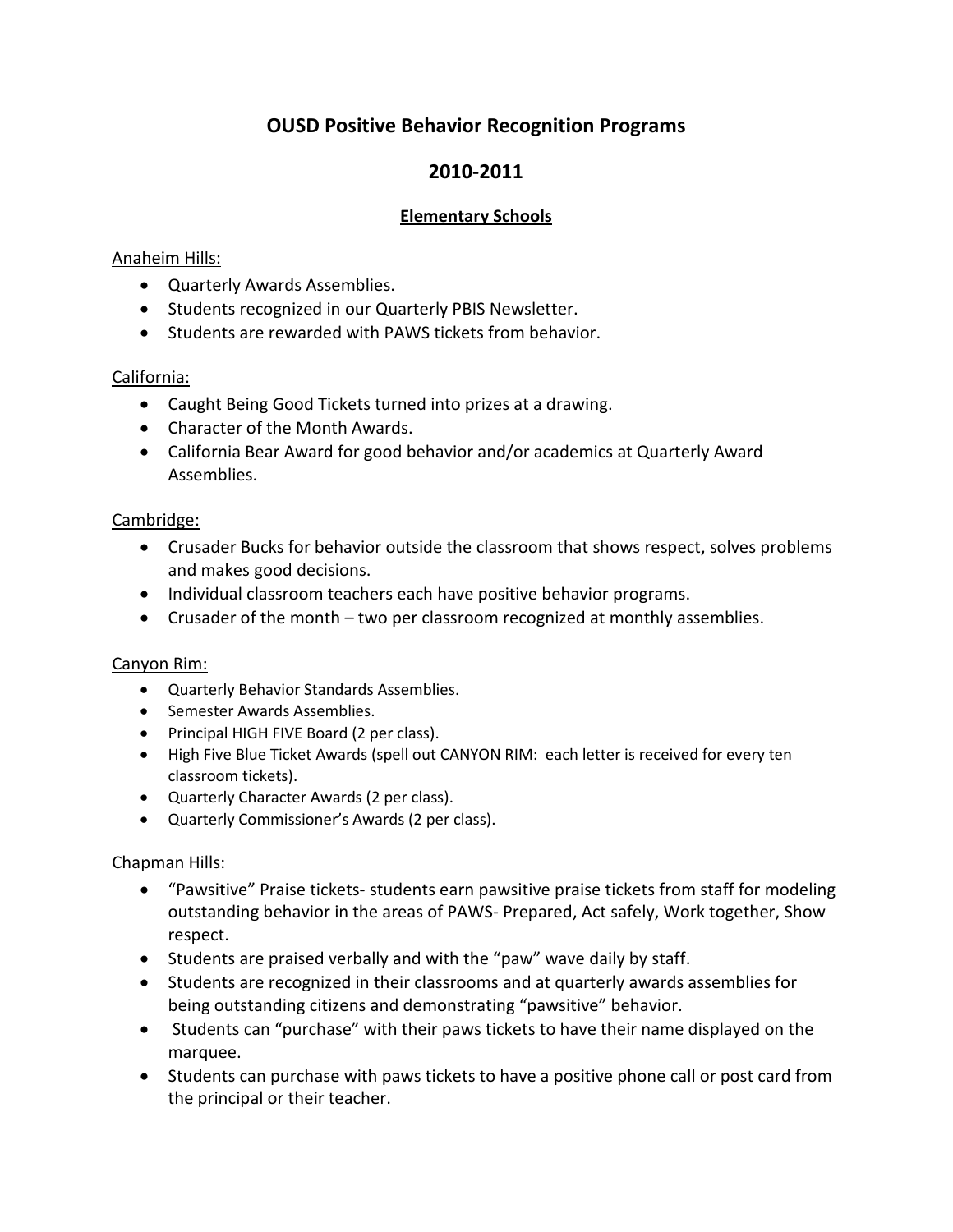• Our staff makes an effort to recognize any positive and outstanding behavior when they observe it- in the halls, on the playground, in the lunch line, etc.

### Crescent:

- One of the most important factors in a student's successful learning is their motivation to learn and how hard they try. The more a learner is interested and successful with learning, the more the process of learning will become its own reward.
- As part of our basic philosophy to encourage students to excel, recognition is given to students who have demonstrated academic achievement or outstanding citizenship.
- Gotcha tickets are given to students "caught" exhibiting positive behavior and attitude. Teachers and PTA provide a "store" from which students may redeem their Gotcha tickets.
- Cougar of the Month K-6 Citizenship Award.
- Each teacher recognizes one student each month for demonstrating a positive character trait throughout the month.
- Each teacher selects one student each month who demonstrates the monthly character trait from John Wooden's "Pyramid of Success" blocks. Students receive a certificate, Principal's Pride pencil and are recognized on the bulletin board outside the principal's office.

### Esplanade:

- Schoolwide PBIS implementation
	- o "Eagle Bucks" incentive tickets for displaying pride, respect, responsibility.
	- o Weekly classroom drawing/prize from the office and name called by student president.
	- o Uniform incentive program (by class, weekly).
- Student Council involvement
	- o Spirit days
- Quarterly awards assemblies (variety of awards for academic and behavior).
- Individual classroom awards and recognition.

### Fairhaven:

- Student of the Month includes personal behavior standards.
- Falcon of the Month Includes behavior in supporting others at school.
- Classrooms have daily and weekly behavior charts.
- Group points for following directions and staying on task.
- Spotted tickets for getting spotted being helpful.
- "Picking Scouts" a GLAD strategy to watch for others behaving well.
- Stickers for honesty, respect, fairness, truthfulness, and caring for others.
- Positive phone calls for parents.

### Fletcher: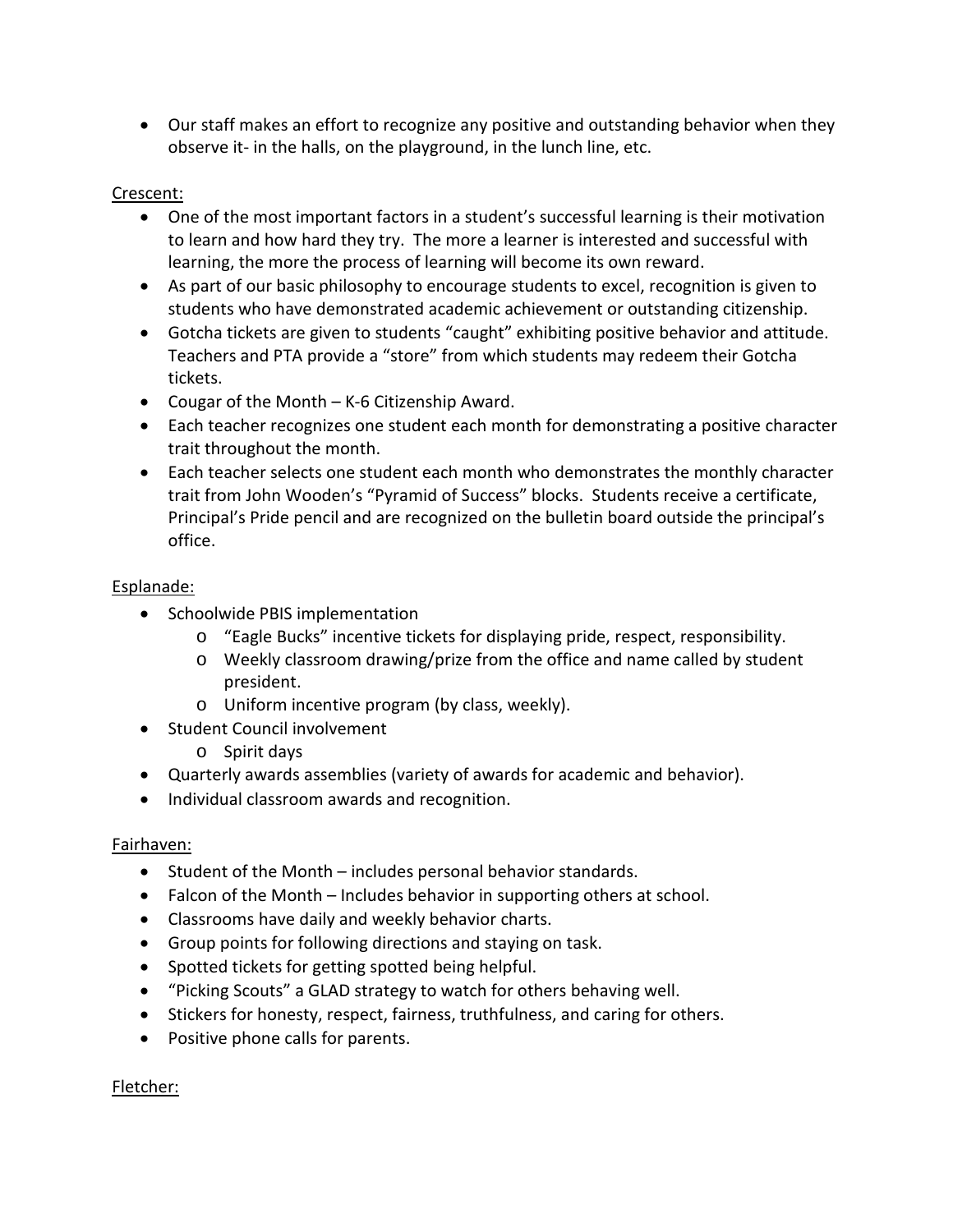• PBIS and within the program students are being recognized with SuperBucks and at awards assemblies.

## Handy:

- Pride Assemblies (quarterly).
- Handy Hornet tickets.
- Treasure Box (teachers can send students to the office to pick something from the box).
- Newsletter (to highlight specific students/actions).
- Display case in front of the school (we usually have pictures of kids from different events).

### Imperial:

- Daily: Superbucks and Eagle Pride Certificates awarded (student prize store opened biweekly – monthly).
- Weekly: Eagle Pride Certificate Winners from each class recognized at Flagpole Ceremony.
- Monthly: Student-of-the-Month Certificates awarded, presented at awards assembly.
- Quarterly: Awards Academic, Behavior and Reading Counts Awards Assembly.

## Jordan:

- Quarterly Award's Assemblies.
- School wide PBIS Program with "Good Sport" reward tickets handed out by all staff members
	- o Weekly (whole school) PBIS raffles to reward students who achieve PBIS expectations
	- o Weekly PBIS classroom drawings
	- o Staff gives lots of verbal praise for good behavior in classroom and on campus
- Students with behavior contracts are rewarded by classroom teachers by giving student choices during recess time (computer time, library time or learning games,) with good behavior report sent home to parents
- Classroom reward systems include: team/table points, sticker charts, classroom STAR of the week, with ongoing incentives such as: lunch with the teacher, leadership privileges, prize box and other.
- Other positive reinforcements include "Berry or Green Bucks" (named after teacher last name) for being responsible, kind, helpful, polite, etc. with 10 Bucks earning you the prize box and 25 earns you lunch with the teacher.
- Some teachers have marble jars. Students earn marbles in the jar for whole class positive "team" efforts with whole class reward system.

## La Veta:

• Viking Values Program. Each month, a different character trait is highlighted. Viking Values include: respect, courage, responsibility, kindness, self-discipline, honesty,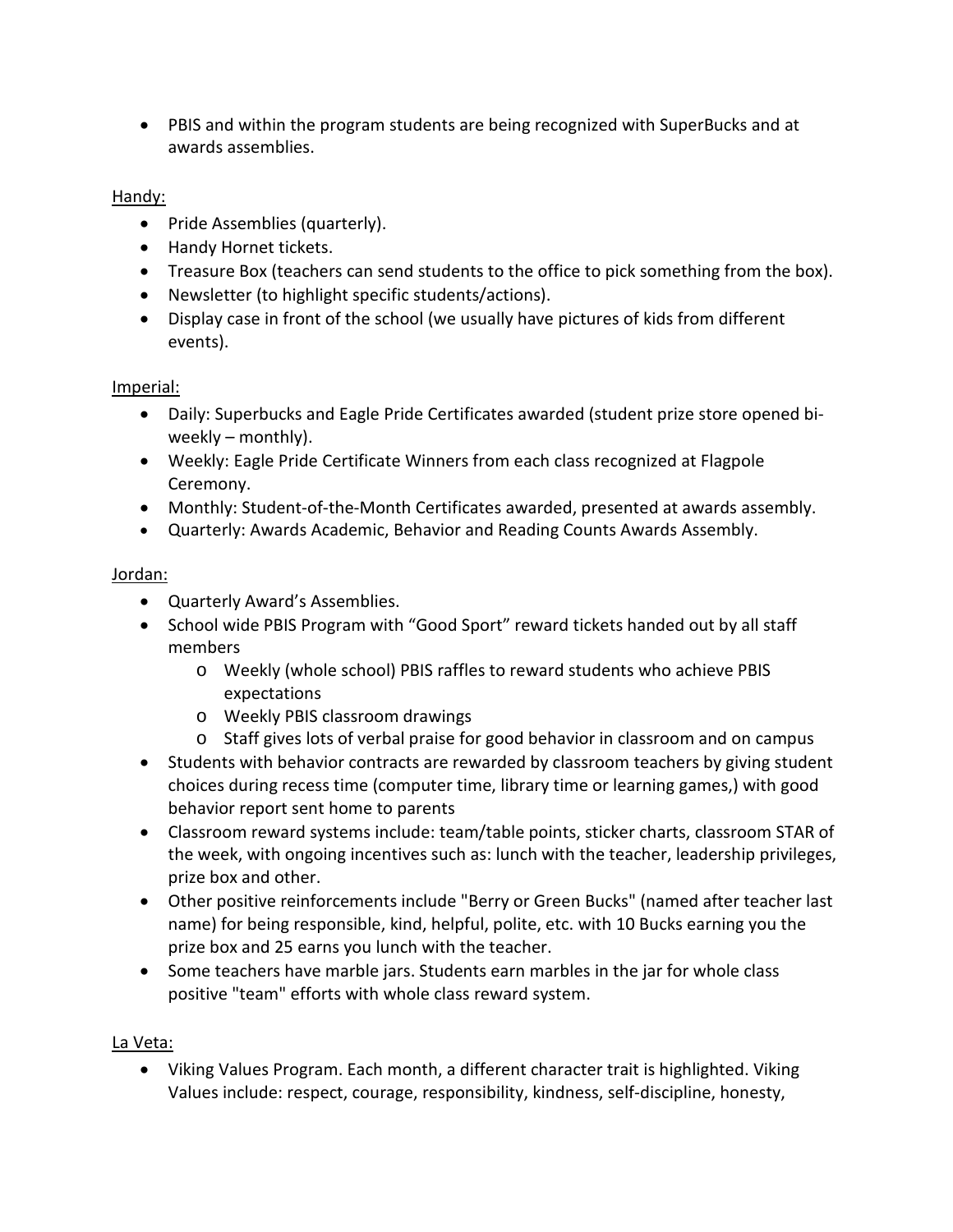fairness, perseverance, patience, and honor. These positive traits are recognized quarterly in an assembly.

- Citizen of the month awards are issued to students at assemblies to acknowledge students making good choices.
- "SUPER" tickets are issued to each class for positive behavior during lunchtime (especially the lunch tables). Each month an extra 15 minute recess is issued to classrooms that have fully spelled out the word SUPER.
- "Caught Being Good" tickets are issued to students for appropriate behavior on campus. Students are acknowledged each week with a certificate and food voucher to a local restaurant.

### Lampson:

- Lampson Lottery Tickets awarded for being respectful, responsible, and ready to learn.
- Lottery Drawing three times per week.
- Quarterly Awards Assemblies Perfect Attendance, Improvement Awards, Honor Roll, Citizenship.
- Students of the Month pictures posted in front of the school, names announced over the intercom, and published in the monthly newsletter.
- Lunch time performing arts program, which emphasizes character education students rehearse musical plays and perform at assemblies (students chosen based on positive behaviors, especially those who have changed their behavior).
- Lunch/playground monitors chosen based on positive behaviors (leadership opportunity).
- Student council members must maintain a grade point average and exemplary behavior to run for office and remain in office. These students are recognized often through morning announcements and school events.

## Linda Vista:

- Each classroom has a positive behavior plan in place.
- School Wide "Caught Being Good". Students are recognized by grade level every other Friday at the lunch tables by the principal.
- Quarterly Award Assembly. Bulletin board displays the winners.

### McPherson Magnet:

- Daily broadcast of kids doing special activities or middle school students interviewing elementary students for an outstanding behavior or accomplishment.
- Weekly Flag Ceremony which highlights a student for each of our Character Counts traits: trustworthiness, respect, responsibility, fairness, caring, citizenship. Students receive a colored bracelet (designated color for each trait) to wear at school.
- Student names are posted on Quad board and in weekly newsletter that goes home.
- Character Counts traits are highlighted each week at Flag Ceremony and a teacher publically recognizes a student for "I caught you showing good character."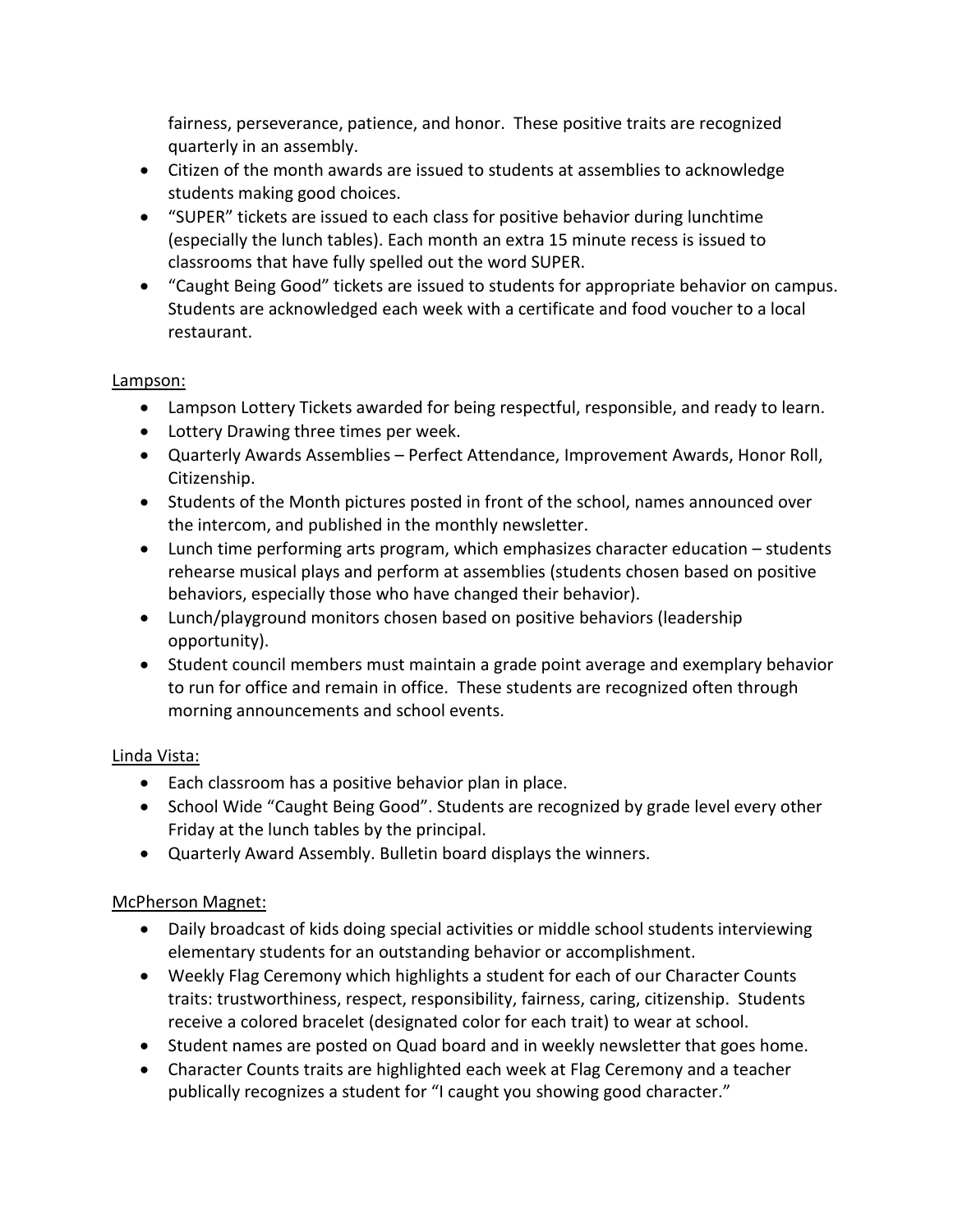- Character Count tickets given out on a daily basis in classrooms and by noon duty supervisors for exhibiting good character.
- Middle School students are randomly given a black plastic bracelet for a free dress pass for exhibiting good behavior.
- Daily recognition in all classrooms: lunch with the teacher, line leader, teacher helper, verbal praise, choice time, preferred activity time…

### Nohl Canyon:

- Character Education Awards This is awarded to 2 students in every class each month.
- Principal Commendation Students can visit the principal to share excellent work or fantastic behavior and receive an award.
- Super Roadrunner This is awarded to students who show consistent academic success and/or progress as well as being a good citizen.
- Responsible Roadrunner *–* Students can earn tickets for displaying responsible behavior.

### Olive:

School Wide Positive Behavior Intervention Support (PBIS) program includes:

- Quarterly awards assemblies in both primary and upper grades (recognizing both academics and positive behavior).
- "ROAR" tickets distributed by ALL staff for Responsibility, On Task, Acting Safely and Respectful behavior.
- Students receive pencils and other small rewards from their teachers for classroom behavior.
- Whole-School ROAR store is located in the office for prizes, certificates, front-of-the-line passes etc.
- Monthly "Pizza with the Principal."
- Monthly picnics with teachers.
- Student recognition on marquee, office bulletin boards, announced over intercom and on Olive School News broadcasts.

### Palmyra:

Pinto Pride Program:

- Tickets are given to students for going above and beyond expected behavior, extra effort and improved behavior.
- Pinto Pride tickets are drawn every Friday and students come to the Principal's office to choose a prize.
- Each month there is a focus character trait, as well (respect, responsibility, integrity, perseverance, etc.).
- Pinto Pride winners are listed in the Palmyra Newsletter.

### Panorama:

• Panorama is a PBIS School.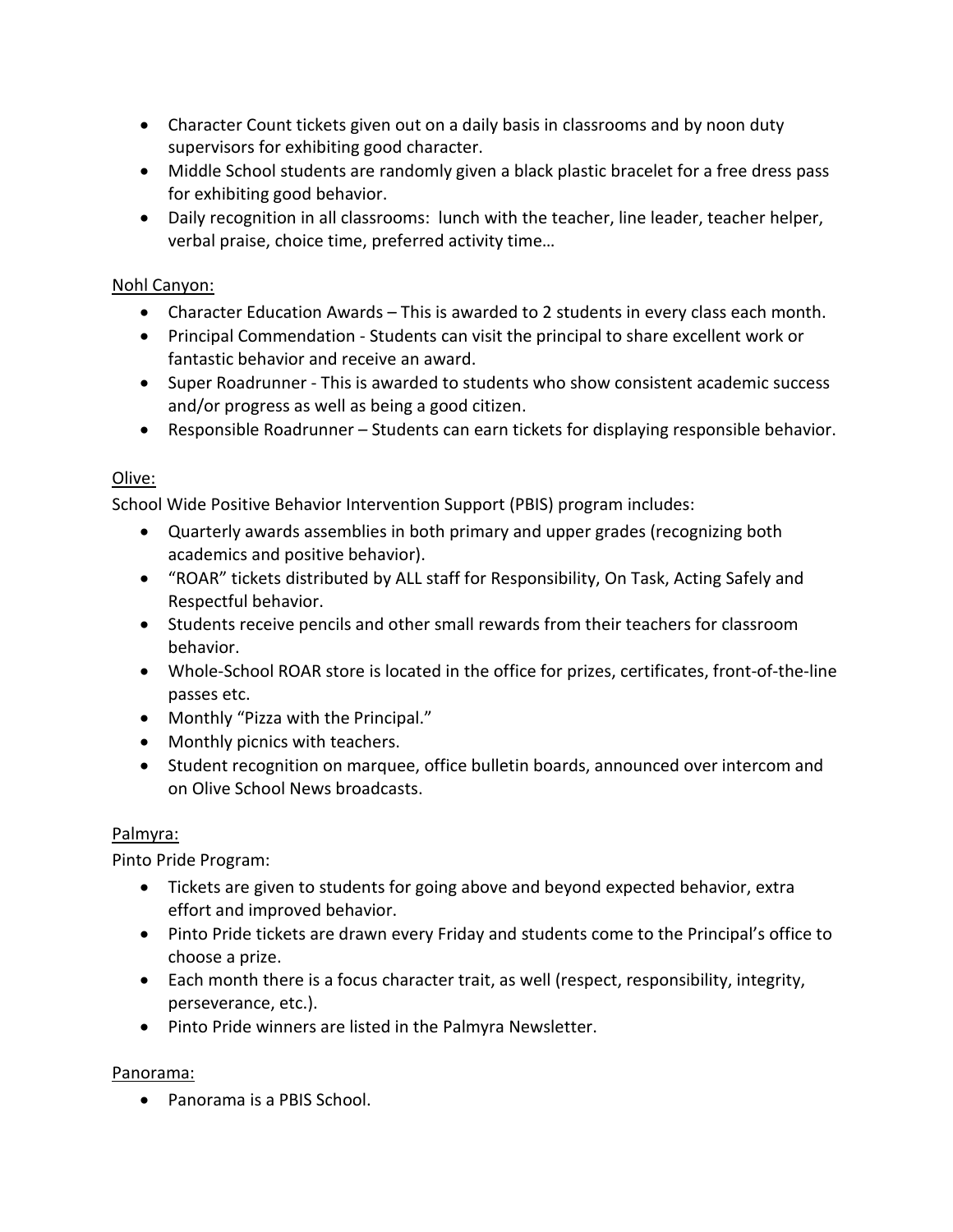- Panthers' CARE (Courtesy, Achievement, Responsibility, for Everyone) tickets.
- Panthers' CARE "Reward Center" in each classroom (these are items that can be purchased using CARE tickets).
- Quarterly Panther Pride Award Assemblies.
- PTA sponsored reward events, assemblies.
- Panthers' CARE student events i.e., Free Skate Party for those with Panther CARE tickets (Student Council supported).
- Panther Paws news broadcast celebrations.
- Panthers' CARE Friday announcements for CARE ticket drawing winners award certificate given with name recognition over the all-call every Friday afternoon (last 3 minutes of the day).

#### Prospect:

PBIS-positive recognition in and out of classrooms via:

- Eureka tickets.
- Weekly school wide raffle using the Eureka tickets.
- End of the year raffle using Eureka tickets.
- Positive notes home.
- Lunch line passes.
- Homework passes.
- Classroom reward systems.
- Field Day.
- Weekly announcements-spotlight on classrooms making a difference.
- Awards assemblies-student of the month and personal success award.
- Good Guys recess (extra 10 minute recess).

#### Running Springs:

- Students that demonstrate respectful behavior to others receive Redhawk Tickets that are used for motivational incentives.
- Students that "Take a Stand" against bullying (directed at them or to someone else) are recognized at quarterly award assemblies. A bulletin board in the office will feature photos of students that have "Taken a Stand" each quarter.
- Group Recognition: Teachers/staff present a class with a "Redhawk Hand" when they are observed demonstrating respectful behavior (assembly behavior, following line up procedures, while traveling to another location on campus). Hands are displayed on the class window and a traveling trophy rotates weekly to the most respectful class.

#### Serrano:

- Year one of a three-year PBIS grant.
- Monthly PRIDE assemblies.
- Spirit Day winners every Friday (selected by Student Council).
- Terrific Tickets.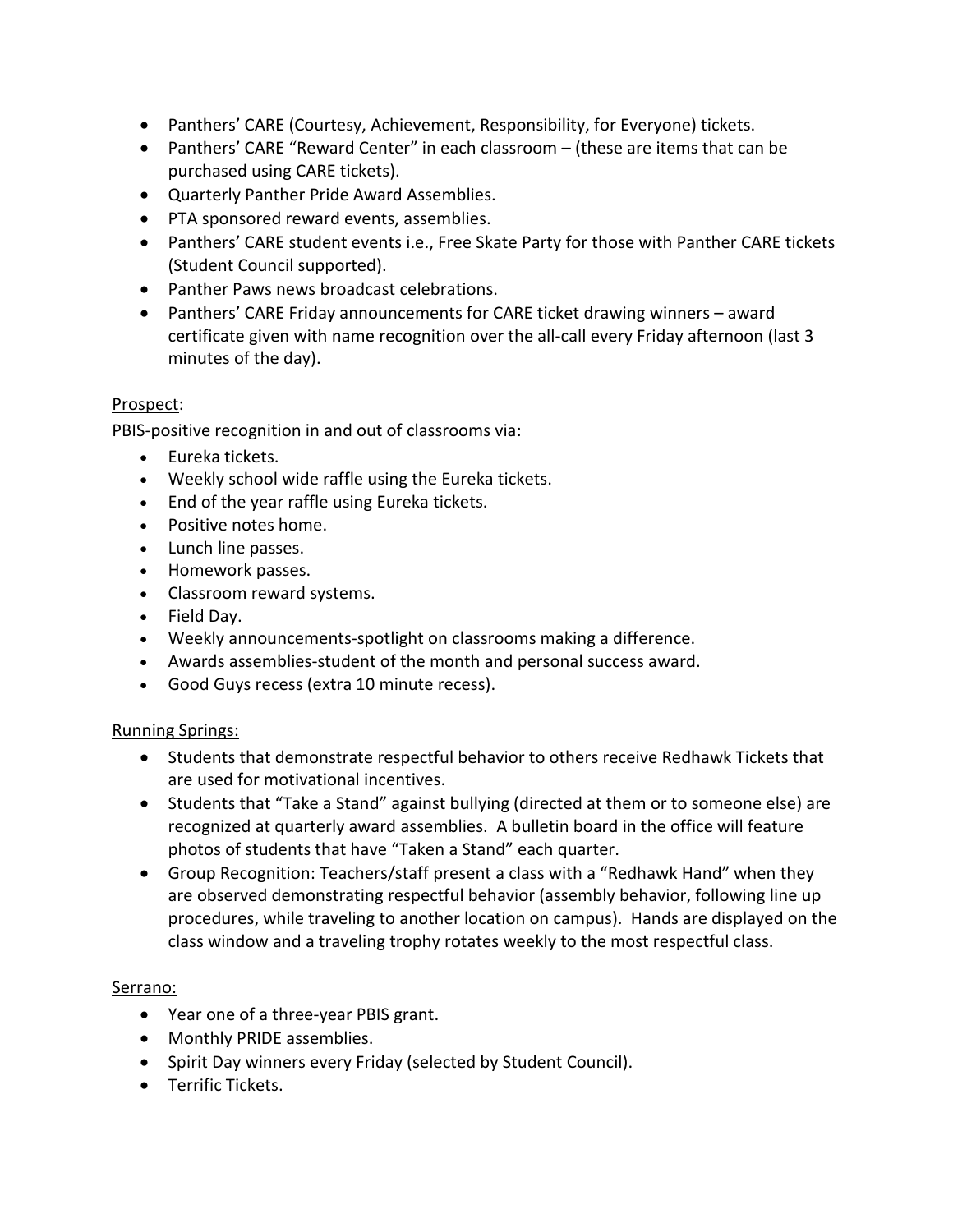- Earning doubloons (we have a pirate/treasure theme this year).
- Lunch with the Principal.
- SETV and Student Council recognitions.

### Sycamore:

- Students are taught from Day One to: Be Respectful! Be Ready! Be Good Decision Makers! Be Problem Solvers! Teachers modeled how these behaviors look in different areas on our campus in a series of skits. It is a school-wide mantra and posters are displayed in every classroom and on the school hallways.
- Sycamore staff hands out Splash tickets to students who display the above behaviors. Students put the Splash ticket into a raffle. Every Friday, two students per class are pulled out of the raffle to visit the principal for a reinforcing conversation and a small prize or privilege. In addition, Splash tickets are pulled at school-wide awards assemblies for prizes and privileges.

### Taft:

- Positive Behavioral Interventions and Supports "PAW" sitive tickets are handed out any time to students that are respectful, responsible, ready, and kind. Tickets are entered into a weekly chance drawing for prizes (toys, pencils, picnic lunch, front of lunch line pass, extra recess), a quarterly pizza with the principal drawing, and quarterly principal for the day drawing.
- Weekly phone calls home to parents from the teacher or principal.
- Quarterly Citizenship Awards (2 per class).
- Quarterly Respectful Tiger Awards (2 per class).
- Weekly classroom student of the week award (1 per class).

### Villa Park:

- Weekly "Bobcat Buck" drawings for each grade level for prizes
- Monthly Student of the Month Recognition, picture displayed in front office and ice cream with the principal.
- Individual classroom recognition incentives done weekly and quarterly.

### West Orange:

- Weekly assembly that recognizes an "All Star" from each class.
- All Star tickets issued to students who are demonstrating positive school behavior. All Star tickets are used to "purchase" a variety of reward activities. The reward activities range in price from 5 tickets to 100 tickets.
- Trips to visit the principal when demonstrating exceptional performance and/or effort

## **Middle Schools:**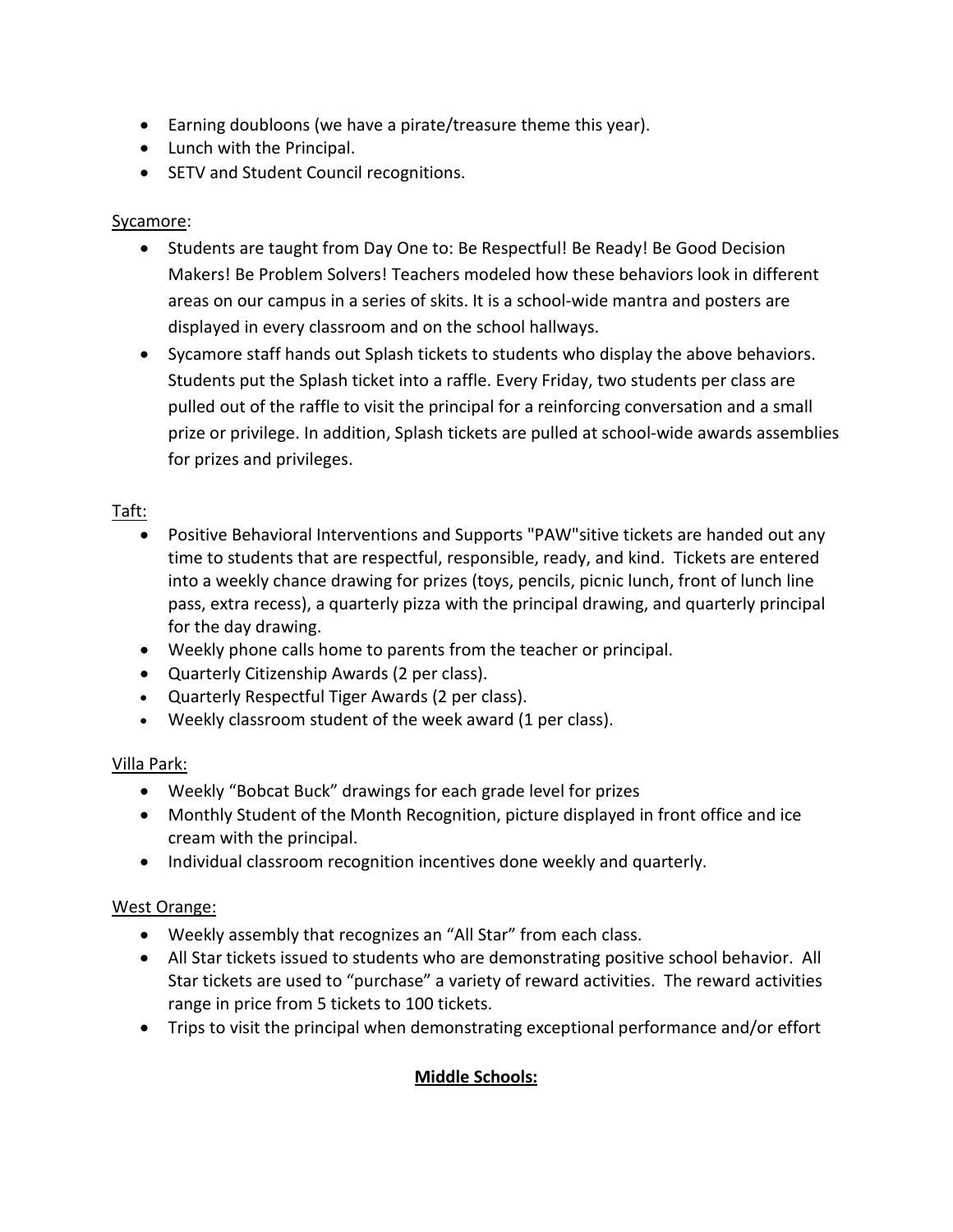### Cerro Villa:

- Principals' Mentorship Program.
- Student of the Month.
- Cerro Villa Honor Constitution.
- Proactive Anti-Bully Team.
- Positive Referrals.
- February is Friendship Month.
- Cerro Villa Spirit Cards.
- ELAC Awards Nights.
- School-wide Award Assemblies.
- Behavioral Goals established for Opportunities pupils.
- Implement Club.
- Words of Wisdom.
- Student Led Conferences.
- The staff develops a behavioral purpose which will be broadcast daily to students.
- All students are able to identify and recite the four School-Wide Behavior Expectations.
- Students are given informal stop-bys by the Principal reciting positive comments about students.

#### El Rancho Charter

- Coyote Bucks-Students can earn them for recycling, doing something nice, helping a teacher, etc. Both teachers and administration give them out at any time of the day. Students can use them to get in the front of the line at nutrition or lunch, or they can save them for an end of the quarter drawing for prizes.
- Coyote of the Month-Each teacher can select two students. Students earn this by improving a grade, being helpful, etc. They receive a certificate and a bag of goodies.
- Student Recognition Breakfast-Held once a quarter. Each teacher can select one student to be recognized. Students and parents are invited to a breakfast and each teacher provides their student with a certificate as well as a short explanation as to why their student was recognized.

#### Portola:

- PBIS.
- Student of the Month.
- Pride Assembly.
- GRIP.
- Student Clubs.
- Intramural Sports.
- ASB.

### Santiago Charter:

• Positive Behavior program.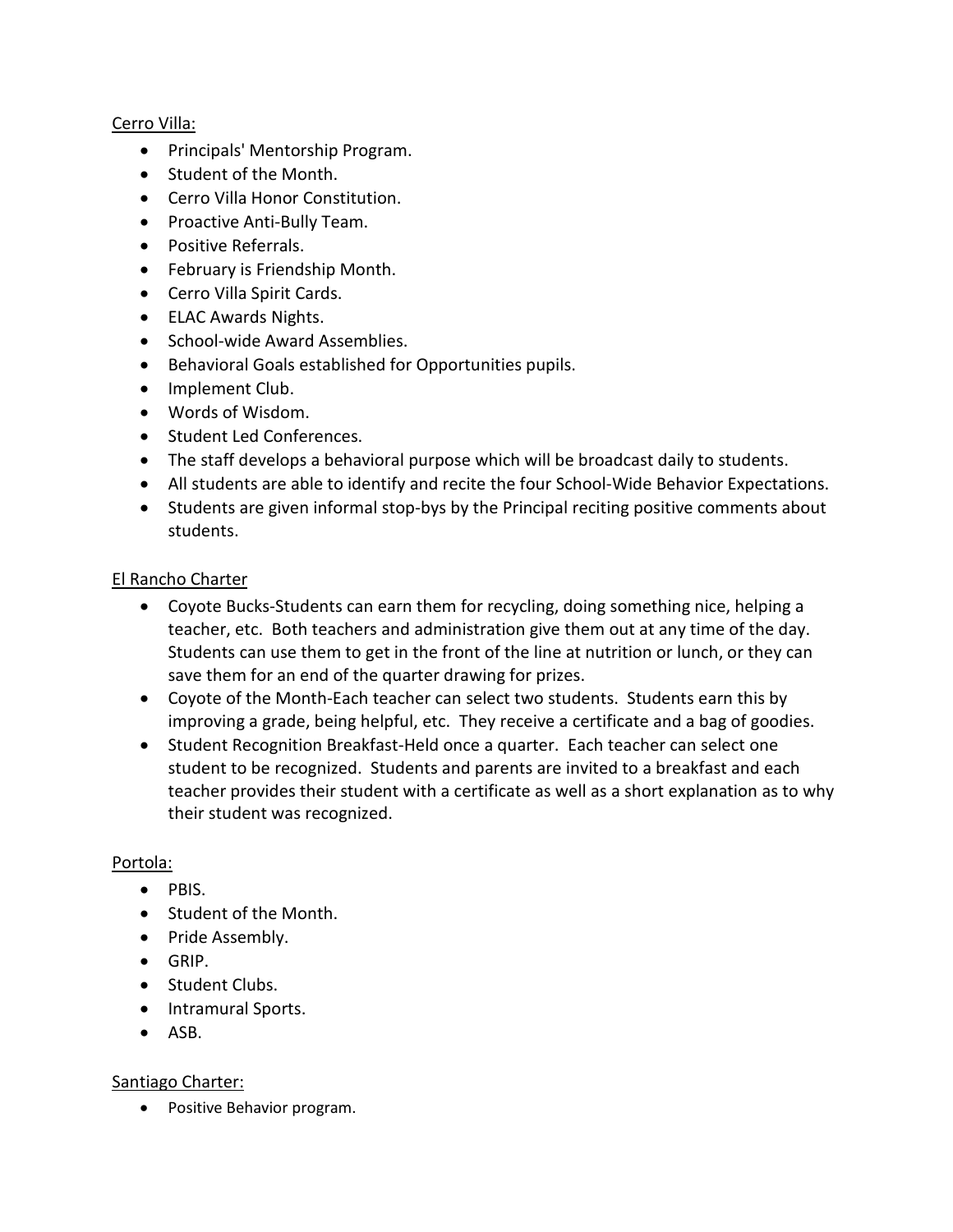- Thank-you cards.
- Monthly Reward for Good Behavior.
- STRIVE Recognition- Need O or S in each subject.
- Rachel's Challenge.
- Recognize an Act of Kindness-Chain Links.
- Welcome New Students Program.
- Community Service Projects- Currently doing Valentine Bags for Project Hope.
- Service Clubs.
- National Junior Honor Society.
- New Generation.

#### Yorba:

- PBIS program (Positive Behavior Intervention Support)-This program rewards students for lack of tardies, lack of referrals and improved attendance. This is frequent and ongoing. We reward students as a school, small teams and individually.
- Student of the month.
- Top Toro Rallies-Held at the end of each trimester. GOLD, SILVER and Bronze GPA recognition.
- Lunch with the Principal (most improved students).
- Positive referrals (daily).

#### **High Schools**

#### Canyon:

- GLEITSMANN AWARD-One senior boy and one senior girl who have served the school in an outstanding manner are chosen by a vote of the faculty. Criteria: academic achievement, service to Canyon High and involvement in school activities. PTSA awards a \$250 scholarship to these two students.
- LAUREATE AWARDS-Each department, using its own criteria, selects a maximum of five nominees. One is recognized as the most outstanding graduate in the department. Laureates are awarded at the Senior awards ceremony held at the end of May.

#### El Modena:

- Freedom Fridays (students with C's or better, no detentions and no U or N in citizenship get an extended lunch).
- PBIS Raffle (PBIS postcards that reflect outstanding citizenship are submitted by staff members to a raffle that is held once a week).
- Recognition Wall (students submitted in the PBIS raffle are then posted on the PBIS Recognition Wall in the front office).
- Pizza (random ID checks are held in classrooms and the class that has 100% ID's gets pizza delivered for lunch).
- Student of the Month (teachers in each department recognize students that are excelling in their content area and are excellent citizens).